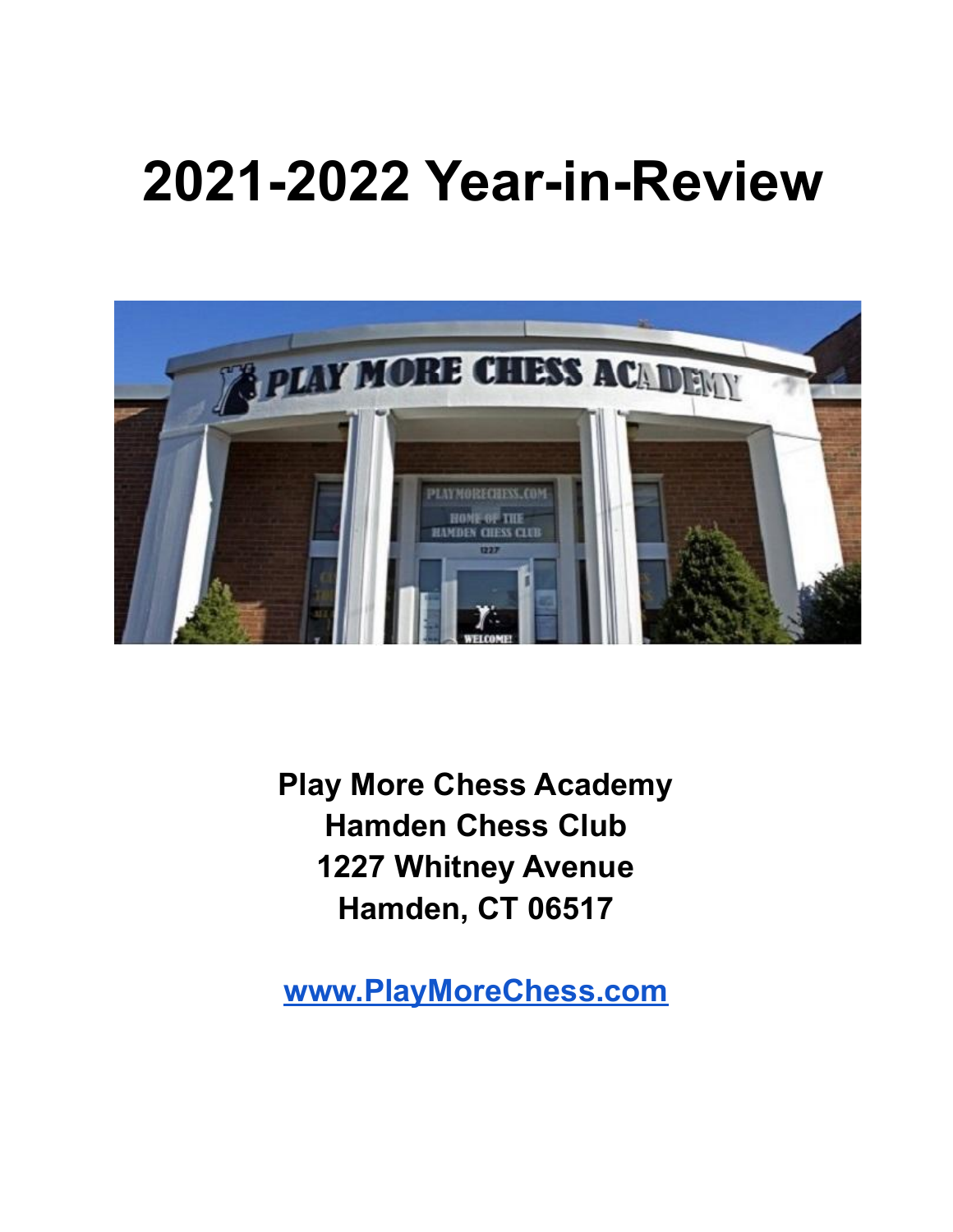

# **Congratulations to all Play More Chess Academy Students and Hamden Chess Club Members on their achievements and dedication to chess improvement during 2021-2022!**

This Annual Report highlights five main areas during the year June 1, 2021 to May 31, 2022.

- 1. Students enrolled in PMCA classes or lessons during the year
- 2. Current Hamden Chess Club Membership as of May 31, 2022
- 3. Number of Tournaments during the year
- 4. Total Participants in HCC Tournaments during the year
- 5. Total Tournament Cash and Prizes Distributed (Annual and Cumulative)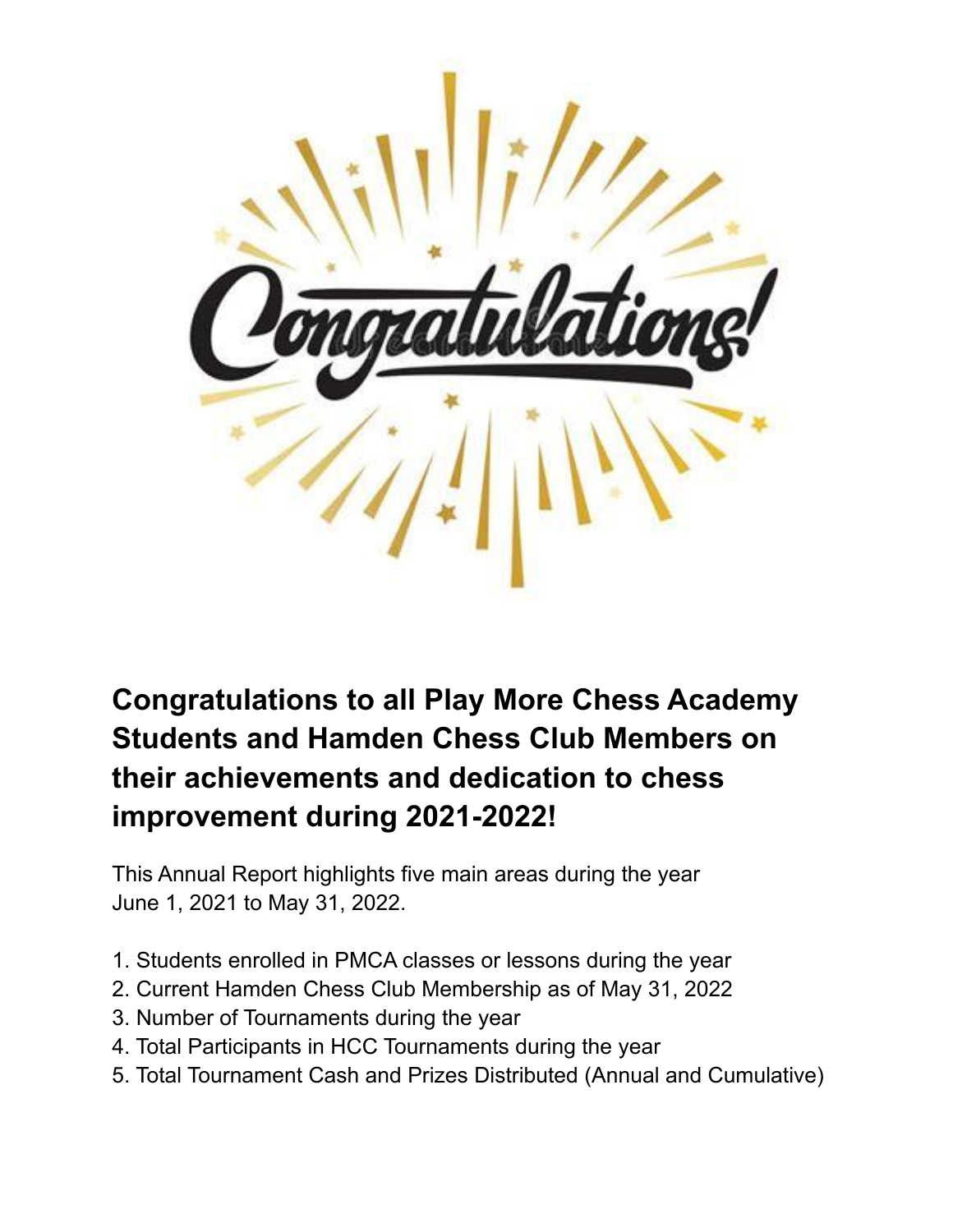#### **1. Students enrolled in PMCA classes or lessons during the year**

A total of 136 students enrolled in classes and individual lessons during the year.

#### **Pawn Level (Beginner**

**Classes) (40)** Zayn Ahmad-Dhillon Naomi Alessi Vasilis Anthis Valhalla Andemicael Isabella Ayala Jayden Bogle Soren Caruk Paul Civitelli Soren Clark Jaelle Costa Emerson Ellis Ethan Ellis Selena Erata Jonathan Fan

Karter Glenn Deborah Guerrier Isaac Guerrier Noah Guerrier Aakash Gupta Kihoon Jung Kobi Kahle Daniil Laskova Elisa Li Octavian Li Vihaan Muzundar Vince Nguyen Owen Origanti

Armaan Paliwal Gabo Pierpont Xavi Quinones Margot Richter Enzo Riollano Fernando Rojas Divera Simon Dutch Simon Idris Smith Ivan Smith Sashanth Thirumurugavelan Jonathan Wang Grace Zhong

#### **Knight Level (Intermediate Class) (47)**

Oskar Adrian Jaden Aman Dowin Boatright Alexander Cabrera Timothy Carson Hans Chen Pranav Chennareddy Leo Cho Enzo Davila Kassidy Endriss Simon Engerman Asa Fisher Silvia Marie Fortune Aydin Gasimov Bobby Gaul Alexandra Elise Ipek

Ope Jegede Tobi Jegede Ela Karatekin David Kim Asmi Kulkarni Jason Li Michael Lucci Nick Maione Jimmy McCaffrey Patrick McCaffrey Toranio Melbourne Ben Paquin Derrick Pierre Dylan Puklin Eloi Queralt Will Ranani

Alden Raynold Liam Reeve Jake Rodriguez Jonah Rodriguez Enzo Russo William Schaeffer Henry Schlag Taj Shen Ayden Sheronwit Mason Smith Logan Stewart Derrick Tang Ariun Vashist Carter White Zahir Williams

## **Bishop Level (Intermediate**

**Class) (21)** Gautham Akshantala Amalia Alexander Tharan Chimmiri Kayden Glenn Amanda Jiang Jaiden Kamdar-Ballard Ari Kilkenny

Aarav Singh Lemar Sahil Singh Lemar Simon Marshak Sebastian Matias Alice Neitzke Malcolm Polly Raphael Rubenstein Ruban Saravanan Kyle Smith Keda Tan Saavan Tiyyagura Chase Watrous Ethan Zhao Daniil Ziganshin